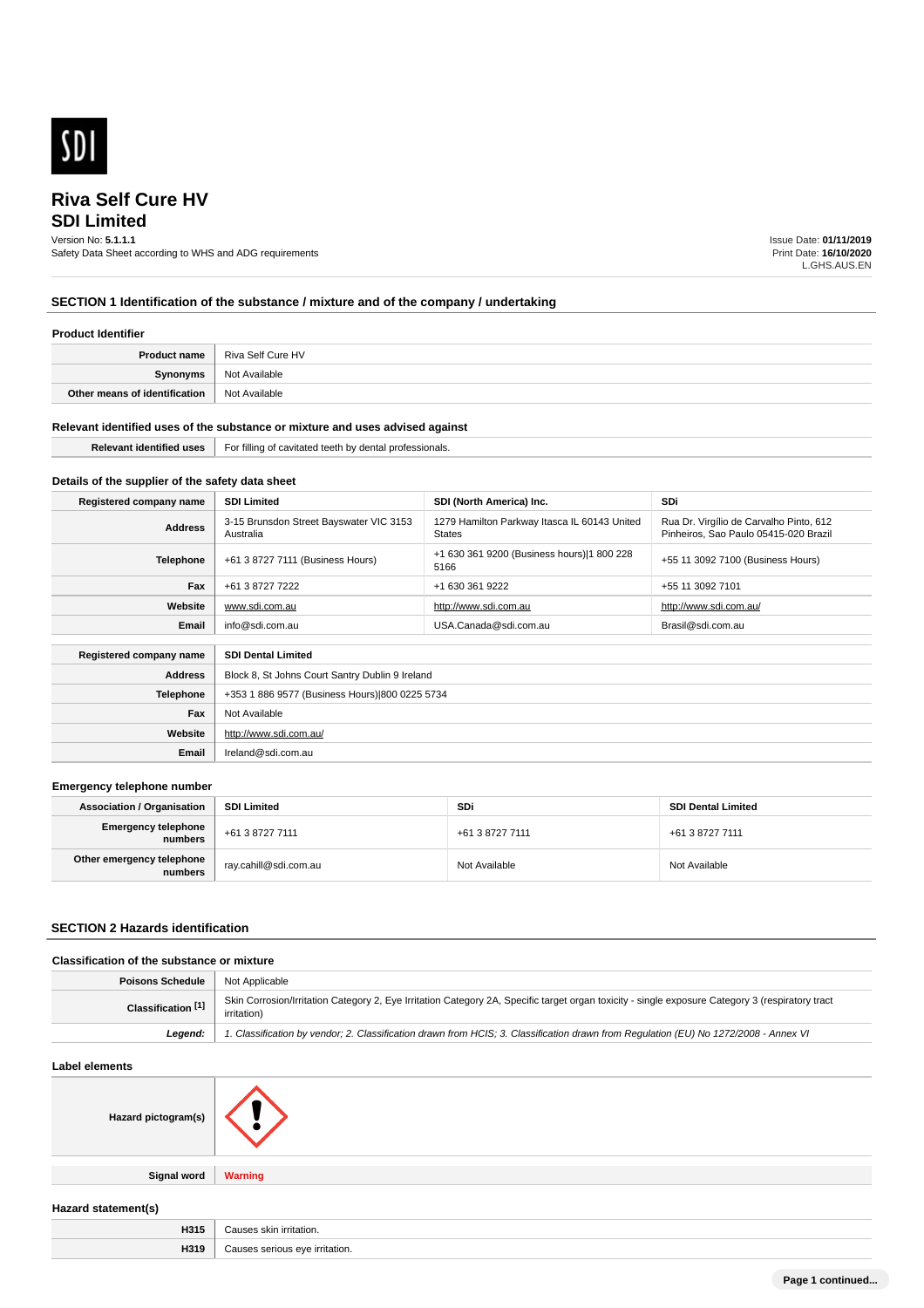**H335** May cause respiratory irritation.

#### **Precautionary statement(s) Prevention**

| P271 | Use only outdoors or in a well-ventilated area.                            |
|------|----------------------------------------------------------------------------|
| P261 | Avoid breathing mist/vapours/spray.                                        |
| P280 | Wear protective gloves/protective clothing/eye protection/face protection. |

### **Precautionary statement(s) Response**

| P321           | Specific treatment (see advice on this label).                                                                                   |
|----------------|----------------------------------------------------------------------------------------------------------------------------------|
| P362           | Take off contaminated clothing and wash before reuse.                                                                            |
| P305+P351+P338 | IF IN EYES: Rinse cautiously with water for several minutes. Remove contact lenses, if present and easy to do. Continue rinsing. |
| P312           | Call a POISON CENTER or doctor/physician if you feel unwell.                                                                     |
| P337+P313      | If eye irritation persists: Get medical advice/attention.                                                                        |
| P302+P352      | IF ON SKIN: Wash with plenty of water.                                                                                           |
| P304+P340      | IF INHALED: Remove victim to fresh air and keep at rest in a position comfortable for breathing.                                 |
| P332+P313      | If skin irritation occurs: Get medical advice/attention.                                                                         |

#### **Precautionary statement(s) Storage**

| יחום             |                                                                                        |
|------------------|----------------------------------------------------------------------------------------|
| <b>DA02.D222</b> | Theorem<br>container tightly closed.<br>500 <sub>n</sub><br>Lucil hatcliteau Liau<br>. |

### **Precautionary statement(s) Disposal**

**P501** Dispose of contents/container to authorised hazardous or special waste collection point in accordance with any local regulation.

### **SECTION 3 Composition / information on ingredients**

#### **Substances**

See section below for composition of Mixtures

### **Mixtures**

| <b>CAS No</b> | %[weight] | Name                         |
|---------------|-----------|------------------------------|
| Not Available |           | Compartment 1 contains       |
| 9003-01-4     | 20-30     | acrylic acid homopolymer     |
| 87-69-4       | $10 - 15$ | tartaric acid                |
| Not Available |           | Compartment 2 contains       |
| Not Available | 90-95     | fluoro aluminosilicate glass |
| 9003-01-4     | $5 - 10$  | acrylic acid homopolymer     |

### **SECTION 4 First aid measures**

### **Description of first aid measures**

| <b>Eye Contact</b>  | If this product comes in contact with the eyes:<br>Immediately hold eyelids apart and flush the eye continuously with running water.<br>Ensure complete irrigation of the eye by keeping eyelids apart and away from eye and moving the eyelids by occasionally lifting the upper<br>and lower lids.<br>► Continue flushing until advised to stop by the Poisons Information Centre or a doctor, or for at least 15 minutes.<br>Transport to hospital or doctor without delay.<br>▶ Removal of contact lenses after an eye injury should only be undertaken by skilled personnel. |
|---------------------|-----------------------------------------------------------------------------------------------------------------------------------------------------------------------------------------------------------------------------------------------------------------------------------------------------------------------------------------------------------------------------------------------------------------------------------------------------------------------------------------------------------------------------------------------------------------------------------|
| <b>Skin Contact</b> | If skin contact occurs:<br>Immediately remove all contaminated clothing, including footwear.<br>Flush skin and hair with running water (and soap if available).<br>Seek medical attention in event of irritation.                                                                                                                                                                                                                                                                                                                                                                 |
| Inhalation          | If fumes or combustion products are inhaled remove from contaminated area.<br>▶ Seek medical attention.                                                                                                                                                                                                                                                                                                                                                                                                                                                                           |
| Ingestion           | Immediately give a glass of water.<br>First aid is not generally required. If in doubt, contact a Poisons Information Centre or a doctor.<br>Seek medical attention.                                                                                                                                                                                                                                                                                                                                                                                                              |

**Indication of any immediate medical attention and special treatment needed**

Treat symptomatically.

### **SECTION 5 Firefighting measures**

**Extinguishing media** Foam is generally ineffective.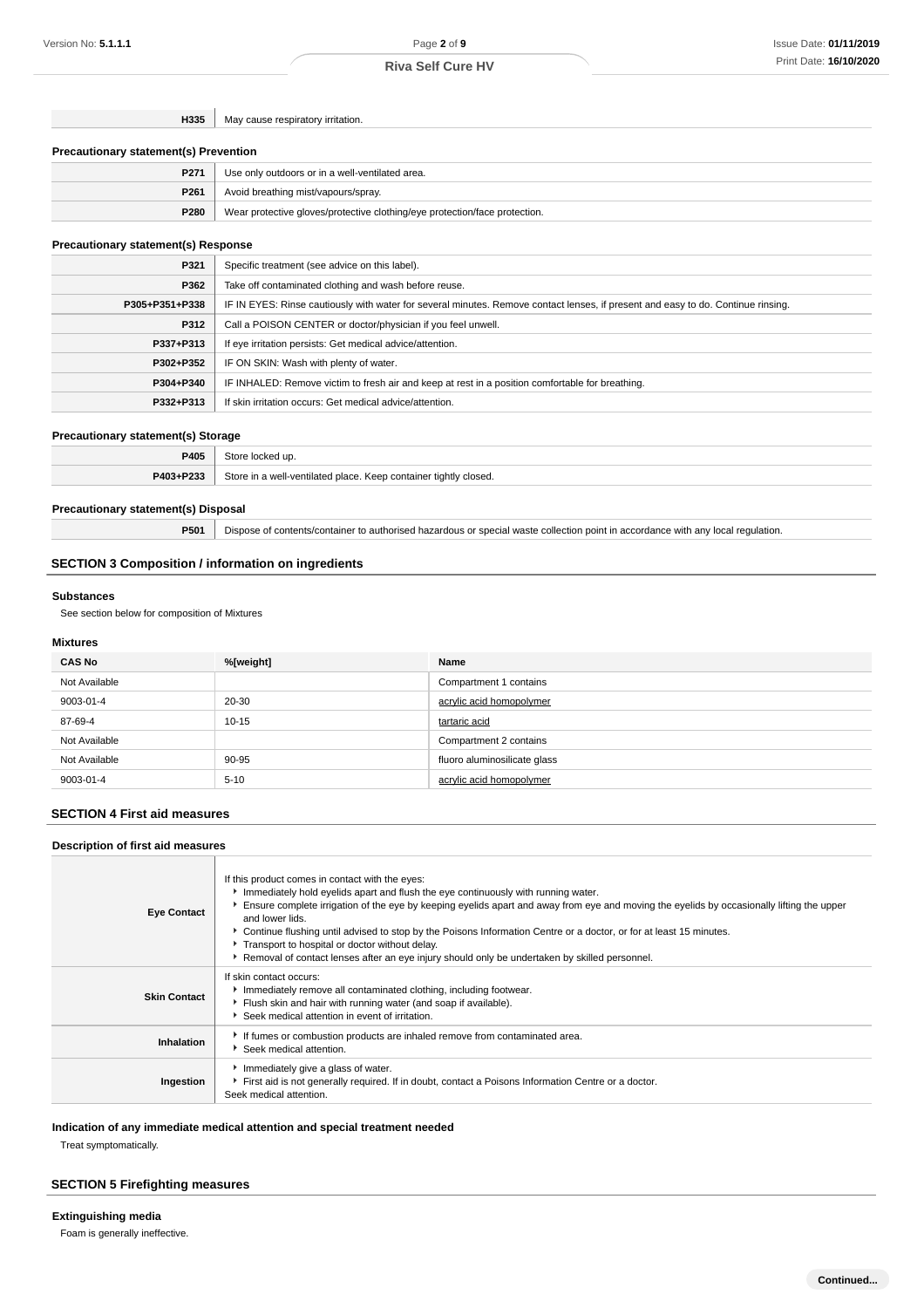### **Special hazards arising from the substrate or mixture**

| <b>Fire Incompatibility</b>    | None known.                                                                                                                                                                                                                                                                                                                                                                                                                                                                                                                                     |
|--------------------------------|-------------------------------------------------------------------------------------------------------------------------------------------------------------------------------------------------------------------------------------------------------------------------------------------------------------------------------------------------------------------------------------------------------------------------------------------------------------------------------------------------------------------------------------------------|
| <b>Advice for firefighters</b> |                                                                                                                                                                                                                                                                                                                                                                                                                                                                                                                                                 |
| <b>Fire Fighting</b>           | Alert Fire Brigade and tell them location and nature of hazard.<br>• Wear breathing apparatus plus protective gloves.<br>▶ Prevent, by any means available, spillage from entering drains or water courses.<br>Use water delivered as a fine spray to control fire and cool adjacent area.<br>DO NOT approach containers suspected to be hot.<br>Cool fire exposed containers with water spray from a protected location.<br>If safe to do so, remove containers from path of fire.<br>Equipment should be thoroughly decontaminated after use. |
| <b>Fire/Explosion Hazard</b>   | Combustible.<br>Slight fire hazard when exposed to heat or flame.<br>Heating may cause expansion or decomposition leading to violent rupture of containers.<br>• On combustion, may emit toxic fumes of carbon monoxide (CO).<br>May emit acrid smoke.<br>Mists containing combustible materials may be explosive.<br>Combustion products include:<br>carbon dioxide (CO2)<br>other pyrolysis products typical of burning organic material.<br>May emit poisonous fumes.<br>May emit corrosive fumes.                                           |
| <b>HAZCHEM</b>                 | Not Applicable                                                                                                                                                                                                                                                                                                                                                                                                                                                                                                                                  |

### **SECTION 6 Accidental release measures**

### **Personal precautions, protective equipment and emergency procedures** See section 8

### **Environmental precautions**

See section 12

### **Methods and material for containment and cleaning up**

| <b>Minor Spills</b> | • Clean up all spills immediately.<br>Avoid contact with skin and eyes.<br>▶ Wear impervious gloves and safety goggles.<br>Trowel up/scrape up.<br>Place spilled material in clean, dry, sealed container.<br>Flush spill area with water.                                                                                                                                                                                                                                                                                                                                                                                                                                                                                                                                                                       |
|---------------------|------------------------------------------------------------------------------------------------------------------------------------------------------------------------------------------------------------------------------------------------------------------------------------------------------------------------------------------------------------------------------------------------------------------------------------------------------------------------------------------------------------------------------------------------------------------------------------------------------------------------------------------------------------------------------------------------------------------------------------------------------------------------------------------------------------------|
| <b>Major Spills</b> | Clear area of personnel and move upwind.<br>Alert Fire Brigade and tell them location and nature of hazard.<br>▶ Wear breathing apparatus plus protective gloves.<br>Prevent, by any means available, spillage from entering drains or water course.<br>Stop leak if safe to do so.<br>Contain spill with sand, earth or vermiculite.<br>Collect recoverable product into labelled containers for recycling.<br>Neutralise/decontaminate residue (see Section 13 for specific agent).<br>Collect solid residues and seal in labelled drums for disposal.<br>• Wash area and prevent runoff into drains.<br>After clean up operations, decontaminate and launder all protective clothing and equipment before storing and re-using.<br>If contamination of drains or waterways occurs, advise emergency services. |

Personal Protective Equipment advice is contained in Section 8 of the SDS.

### **SECTION 7 Handling and storage**

| Precautions for safe handling |                                                                                                                                                                                                                                                                                                                                                                                                                                                                                                                                                                                                                                                                                                                                                                                                                                                                                                                                                                     |
|-------------------------------|---------------------------------------------------------------------------------------------------------------------------------------------------------------------------------------------------------------------------------------------------------------------------------------------------------------------------------------------------------------------------------------------------------------------------------------------------------------------------------------------------------------------------------------------------------------------------------------------------------------------------------------------------------------------------------------------------------------------------------------------------------------------------------------------------------------------------------------------------------------------------------------------------------------------------------------------------------------------|
| Safe handling                 | Avoid all personal contact, including inhalation.<br>▶ Wear protective clothing when risk of exposure occurs.<br>Use in a well-ventilated area.<br>Prevent concentration in hollows and sumps.<br>DO NOT enter confined spaces until atmosphere has been checked.<br>DO NOT allow material to contact humans, exposed food or food utensils.<br>Avoid contact with incompatible materials.<br>When handling, DO NOT eat, drink or smoke.<br>Keep containers securely sealed when not in use.<br>Avoid physical damage to containers.<br>Always wash hands with soap and water after handling.<br>▶ Work clothes should be laundered separately. Launder contaminated clothing before re-use.<br>Use good occupational work practice.<br>▶ Observe manufacturer's storage and handling recommendations contained within this SDS.<br>Atmosphere should be regularly checked against established exposure standards to ensure safe working conditions are maintained. |
| Other information             | Do not store in direct sunlight.<br>Store in a dry and well ventilated-area, away from heat and sunlight.<br>Store between 5 and 25 deg. C.                                                                                                                                                                                                                                                                                                                                                                                                                                                                                                                                                                                                                                                                                                                                                                                                                         |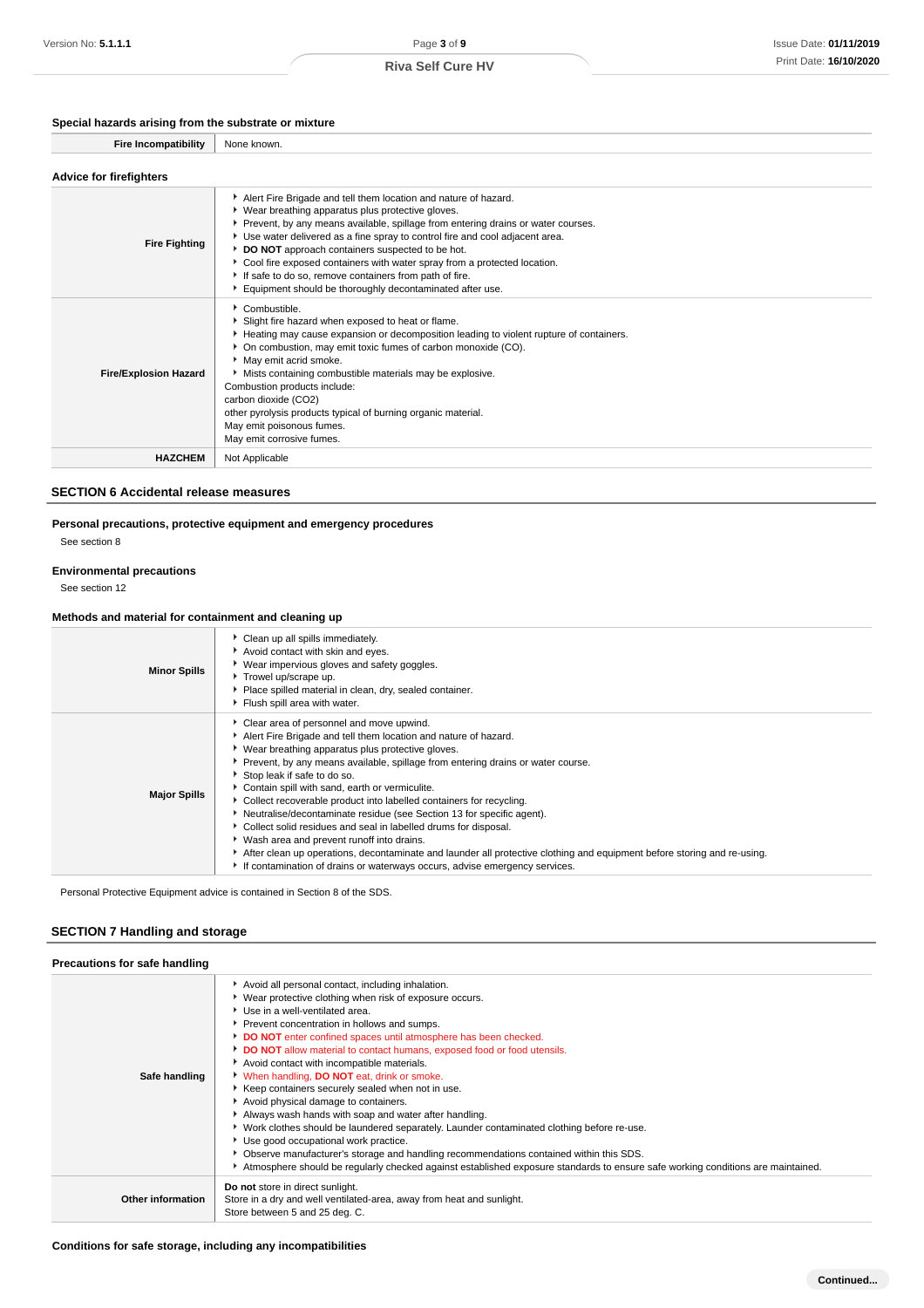**Continued...**

| Suitable container                                                                                                                           |                                                                                                                                                                                                                                                                                                                                                                                                                                                                                                                                                                                                                                                                                                                                                                                                                                                                                                                                                                                                                                                                                                                                                                                                                                                                                                                                                                                                                                                                                                                                                                               | DO NOT repack. Use containers supplied by manufacturer only.<br>• Check that containers are clearly labelled and free from leaks |                        |                                                                                                                                                        |                                      |  |
|----------------------------------------------------------------------------------------------------------------------------------------------|-------------------------------------------------------------------------------------------------------------------------------------------------------------------------------------------------------------------------------------------------------------------------------------------------------------------------------------------------------------------------------------------------------------------------------------------------------------------------------------------------------------------------------------------------------------------------------------------------------------------------------------------------------------------------------------------------------------------------------------------------------------------------------------------------------------------------------------------------------------------------------------------------------------------------------------------------------------------------------------------------------------------------------------------------------------------------------------------------------------------------------------------------------------------------------------------------------------------------------------------------------------------------------------------------------------------------------------------------------------------------------------------------------------------------------------------------------------------------------------------------------------------------------------------------------------------------------|----------------------------------------------------------------------------------------------------------------------------------|------------------------|--------------------------------------------------------------------------------------------------------------------------------------------------------|--------------------------------------|--|
| <b>Storage incompatibility</b>                                                                                                               | None known                                                                                                                                                                                                                                                                                                                                                                                                                                                                                                                                                                                                                                                                                                                                                                                                                                                                                                                                                                                                                                                                                                                                                                                                                                                                                                                                                                                                                                                                                                                                                                    |                                                                                                                                  |                        |                                                                                                                                                        |                                      |  |
| <b>SECTION 8 Exposure controls / personal protection</b>                                                                                     |                                                                                                                                                                                                                                                                                                                                                                                                                                                                                                                                                                                                                                                                                                                                                                                                                                                                                                                                                                                                                                                                                                                                                                                                                                                                                                                                                                                                                                                                                                                                                                               |                                                                                                                                  |                        |                                                                                                                                                        |                                      |  |
| <b>Control parameters</b><br><b>Occupational Exposure Limits (OEL)</b><br><b>INGREDIENT DATA</b><br>Not Available<br><b>Emergency Limits</b> |                                                                                                                                                                                                                                                                                                                                                                                                                                                                                                                                                                                                                                                                                                                                                                                                                                                                                                                                                                                                                                                                                                                                                                                                                                                                                                                                                                                                                                                                                                                                                                               |                                                                                                                                  |                        |                                                                                                                                                        |                                      |  |
| Ingredient                                                                                                                                   | <b>Material name</b>                                                                                                                                                                                                                                                                                                                                                                                                                                                                                                                                                                                                                                                                                                                                                                                                                                                                                                                                                                                                                                                                                                                                                                                                                                                                                                                                                                                                                                                                                                                                                          | TEEL-1                                                                                                                           |                        | TEEL-2                                                                                                                                                 | TEEL-3                               |  |
| tartaric acid                                                                                                                                | Tartaric acid                                                                                                                                                                                                                                                                                                                                                                                                                                                                                                                                                                                                                                                                                                                                                                                                                                                                                                                                                                                                                                                                                                                                                                                                                                                                                                                                                                                                                                                                                                                                                                 | $1.6$ mg/m $3$                                                                                                                   |                        | 17 $mg/m3$                                                                                                                                             | 100 mg/m3                            |  |
| Ingredient                                                                                                                                   | <b>Original IDLH</b>                                                                                                                                                                                                                                                                                                                                                                                                                                                                                                                                                                                                                                                                                                                                                                                                                                                                                                                                                                                                                                                                                                                                                                                                                                                                                                                                                                                                                                                                                                                                                          |                                                                                                                                  |                        | <b>Revised IDLH</b>                                                                                                                                    |                                      |  |
| acrylic acid homopolymer                                                                                                                     | Not Available<br>Not Available                                                                                                                                                                                                                                                                                                                                                                                                                                                                                                                                                                                                                                                                                                                                                                                                                                                                                                                                                                                                                                                                                                                                                                                                                                                                                                                                                                                                                                                                                                                                                |                                                                                                                                  |                        |                                                                                                                                                        |                                      |  |
| tartaric acid                                                                                                                                | Not Available                                                                                                                                                                                                                                                                                                                                                                                                                                                                                                                                                                                                                                                                                                                                                                                                                                                                                                                                                                                                                                                                                                                                                                                                                                                                                                                                                                                                                                                                                                                                                                 |                                                                                                                                  |                        | Not Available                                                                                                                                          |                                      |  |
| acrylic acid homopolymer                                                                                                                     | Not Available                                                                                                                                                                                                                                                                                                                                                                                                                                                                                                                                                                                                                                                                                                                                                                                                                                                                                                                                                                                                                                                                                                                                                                                                                                                                                                                                                                                                                                                                                                                                                                 |                                                                                                                                  |                        | Not Available                                                                                                                                          |                                      |  |
| <b>Occupational Exposure Banding</b>                                                                                                         |                                                                                                                                                                                                                                                                                                                                                                                                                                                                                                                                                                                                                                                                                                                                                                                                                                                                                                                                                                                                                                                                                                                                                                                                                                                                                                                                                                                                                                                                                                                                                                               |                                                                                                                                  |                        |                                                                                                                                                        |                                      |  |
| Ingredient                                                                                                                                   | <b>Occupational Exposure Band Rating</b>                                                                                                                                                                                                                                                                                                                                                                                                                                                                                                                                                                                                                                                                                                                                                                                                                                                                                                                                                                                                                                                                                                                                                                                                                                                                                                                                                                                                                                                                                                                                      |                                                                                                                                  |                        | <b>Occupational Exposure Band Limit</b>                                                                                                                |                                      |  |
| acrylic acid homopolymer                                                                                                                     | Е                                                                                                                                                                                                                                                                                                                                                                                                                                                                                                                                                                                                                                                                                                                                                                                                                                                                                                                                                                                                                                                                                                                                                                                                                                                                                                                                                                                                                                                                                                                                                                             |                                                                                                                                  |                        | $\leq$ 0.01 mg/m <sup>3</sup>                                                                                                                          |                                      |  |
| tartaric acid                                                                                                                                | Ε                                                                                                                                                                                                                                                                                                                                                                                                                                                                                                                                                                                                                                                                                                                                                                                                                                                                                                                                                                                                                                                                                                                                                                                                                                                                                                                                                                                                                                                                                                                                                                             |                                                                                                                                  |                        | $\leq$ 0.01 mg/m <sup>3</sup>                                                                                                                          |                                      |  |
| acrylic acid homopolymer                                                                                                                     | E                                                                                                                                                                                                                                                                                                                                                                                                                                                                                                                                                                                                                                                                                                                                                                                                                                                                                                                                                                                                                                                                                                                                                                                                                                                                                                                                                                                                                                                                                                                                                                             |                                                                                                                                  |                        | $\leq$ 0.01 mg/m <sup>3</sup>                                                                                                                          |                                      |  |
| Notes:                                                                                                                                       | Occupational exposure banding is a process of assigning chemicals into specific categories or bands based on a chemical's potency and the<br>adverse health outcomes associated with exposure. The output of this process is an occupational exposure band (OEB), which corresponds to a<br>range of exposure concentrations that are expected to protect worker health.                                                                                                                                                                                                                                                                                                                                                                                                                                                                                                                                                                                                                                                                                                                                                                                                                                                                                                                                                                                                                                                                                                                                                                                                      |                                                                                                                                  |                        |                                                                                                                                                        |                                      |  |
| <b>MATERIAL DATA</b>                                                                                                                         |                                                                                                                                                                                                                                                                                                                                                                                                                                                                                                                                                                                                                                                                                                                                                                                                                                                                                                                                                                                                                                                                                                                                                                                                                                                                                                                                                                                                                                                                                                                                                                               |                                                                                                                                  |                        |                                                                                                                                                        |                                      |  |
| <b>Exposure controls</b>                                                                                                                     |                                                                                                                                                                                                                                                                                                                                                                                                                                                                                                                                                                                                                                                                                                                                                                                                                                                                                                                                                                                                                                                                                                                                                                                                                                                                                                                                                                                                                                                                                                                                                                               |                                                                                                                                  |                        |                                                                                                                                                        |                                      |  |
|                                                                                                                                              | Engineering controls are used to remove a hazard or place a barrier between the worker and the hazard. Well-designed engineering controls can<br>be highly effective in protecting workers and will typically be independent of worker interactions to provide this high level of protection.<br>The basic types of engineering controls are:<br>Process controls which involve changing the way a job activity or process is done to reduce the risk.<br>Enclosure and/or isolation of emission source which keeps a selected hazard "physically" away from the worker and ventilation that strategically<br>"adds" and "removes" air in the work environment. Ventilation can remove or dilute an air contaminant if designed properly. The design of a<br>ventilation system must match the particular process and chemical or contaminant in use.<br>Employers may need to use multiple types of controls to prevent employee overexposure.<br>General exhaust is adequate under normal operating conditions. Local exhaust ventilation may be required in special circumstances. If risk of<br>overexposure exists, wear approved respirator. Supplied-air type respirator may be required in special circumstances. Correct fit is essential to<br>ensure adequate protection. Provide adequate ventilation in warehouses and enclosed storage areas. Air contaminants generated in the<br>workplace possess varying "escape" velocities which, in turn, determine the "capture velocities" of fresh circulating air required to effectively<br>remove the contaminant. |                                                                                                                                  |                        |                                                                                                                                                        |                                      |  |
|                                                                                                                                              | Type of Contaminant:                                                                                                                                                                                                                                                                                                                                                                                                                                                                                                                                                                                                                                                                                                                                                                                                                                                                                                                                                                                                                                                                                                                                                                                                                                                                                                                                                                                                                                                                                                                                                          |                                                                                                                                  |                        |                                                                                                                                                        | Air Speed:                           |  |
|                                                                                                                                              | solvent, vapours, degreasing etc., evaporating from tank (in still air).                                                                                                                                                                                                                                                                                                                                                                                                                                                                                                                                                                                                                                                                                                                                                                                                                                                                                                                                                                                                                                                                                                                                                                                                                                                                                                                                                                                                                                                                                                      |                                                                                                                                  |                        |                                                                                                                                                        | $0.25 - 0.5$ m/s<br>$(50-100 f/min)$ |  |
| Appropriate engineering<br>controls                                                                                                          | drift, plating acid fumes, pickling (released at low velocity into zone of active generation)                                                                                                                                                                                                                                                                                                                                                                                                                                                                                                                                                                                                                                                                                                                                                                                                                                                                                                                                                                                                                                                                                                                                                                                                                                                                                                                                                                                                                                                                                 |                                                                                                                                  |                        | aerosols, fumes from pouring operations, intermittent container filling, low speed conveyer transfers, welding, spray<br>0.5-1 m/s (100-200<br>f/min.) |                                      |  |
|                                                                                                                                              | direct spray, spray painting in shallow booths, drum filling, conveyer loading, crusher dusts, gas discharge (active<br>generation into zone of rapid air motion)                                                                                                                                                                                                                                                                                                                                                                                                                                                                                                                                                                                                                                                                                                                                                                                                                                                                                                                                                                                                                                                                                                                                                                                                                                                                                                                                                                                                             |                                                                                                                                  |                        |                                                                                                                                                        | 1-2.5 m/s (200-500<br>f/min.)        |  |
|                                                                                                                                              | grinding, abrasive blasting, tumbling, high speed wheel generated dusts (released at high initial velocity into zone of<br>very high rapid air motion)                                                                                                                                                                                                                                                                                                                                                                                                                                                                                                                                                                                                                                                                                                                                                                                                                                                                                                                                                                                                                                                                                                                                                                                                                                                                                                                                                                                                                        |                                                                                                                                  |                        |                                                                                                                                                        | $2.5 - 10$ m/s<br>(500-2000 f/min.)  |  |
|                                                                                                                                              | Within each range the appropriate value depends on:                                                                                                                                                                                                                                                                                                                                                                                                                                                                                                                                                                                                                                                                                                                                                                                                                                                                                                                                                                                                                                                                                                                                                                                                                                                                                                                                                                                                                                                                                                                           |                                                                                                                                  |                        |                                                                                                                                                        |                                      |  |
|                                                                                                                                              | Lower end of the range                                                                                                                                                                                                                                                                                                                                                                                                                                                                                                                                                                                                                                                                                                                                                                                                                                                                                                                                                                                                                                                                                                                                                                                                                                                                                                                                                                                                                                                                                                                                                        |                                                                                                                                  | Upper end of the range |                                                                                                                                                        |                                      |  |
|                                                                                                                                              | 1: Room air currents minimal or favourable to capture                                                                                                                                                                                                                                                                                                                                                                                                                                                                                                                                                                                                                                                                                                                                                                                                                                                                                                                                                                                                                                                                                                                                                                                                                                                                                                                                                                                                                                                                                                                         |                                                                                                                                  |                        | 1: Disturbing room air currents                                                                                                                        |                                      |  |
|                                                                                                                                              | 2: Contaminants of low toxicity or of nuisance value only.                                                                                                                                                                                                                                                                                                                                                                                                                                                                                                                                                                                                                                                                                                                                                                                                                                                                                                                                                                                                                                                                                                                                                                                                                                                                                                                                                                                                                                                                                                                    |                                                                                                                                  |                        | 2: Contaminants of high toxicity                                                                                                                       |                                      |  |
|                                                                                                                                              | 3: Intermittent, low production.                                                                                                                                                                                                                                                                                                                                                                                                                                                                                                                                                                                                                                                                                                                                                                                                                                                                                                                                                                                                                                                                                                                                                                                                                                                                                                                                                                                                                                                                                                                                              |                                                                                                                                  |                        | 3: High production, heavy use                                                                                                                          |                                      |  |
|                                                                                                                                              | 4: Large hood or large air mass in motion<br>Simple theory shows that air velocity falls rapidly with distance away from the opening of a simple extraction pipe. Velocity generally decreases<br>with the square of distance from the extraction point (in simple cases). Therefore the air speed at the extraction point should be adjusted,<br>accordingly, after reference to distance from the contaminating source. The air velocity at the extraction fan, for example, should be a minimum of<br>1-2 m/s (200-400 f/min) for extraction of solvents generated in a tank 2 meters distant from the extraction point. Other mechanical considerations,<br>producing performance deficits within the extraction apparatus, make it essential that theoretical air velocities are multiplied by factors of 10 or<br>more when extraction systems are installed or used.                                                                                                                                                                                                                                                                                                                                                                                                                                                                                                                                                                                                                                                                                                   |                                                                                                                                  |                        | 4: Small hood-local control only                                                                                                                       |                                      |  |
| <b>Personal protection</b>                                                                                                                   |                                                                                                                                                                                                                                                                                                                                                                                                                                                                                                                                                                                                                                                                                                                                                                                                                                                                                                                                                                                                                                                                                                                                                                                                                                                                                                                                                                                                                                                                                                                                                                               |                                                                                                                                  |                        |                                                                                                                                                        |                                      |  |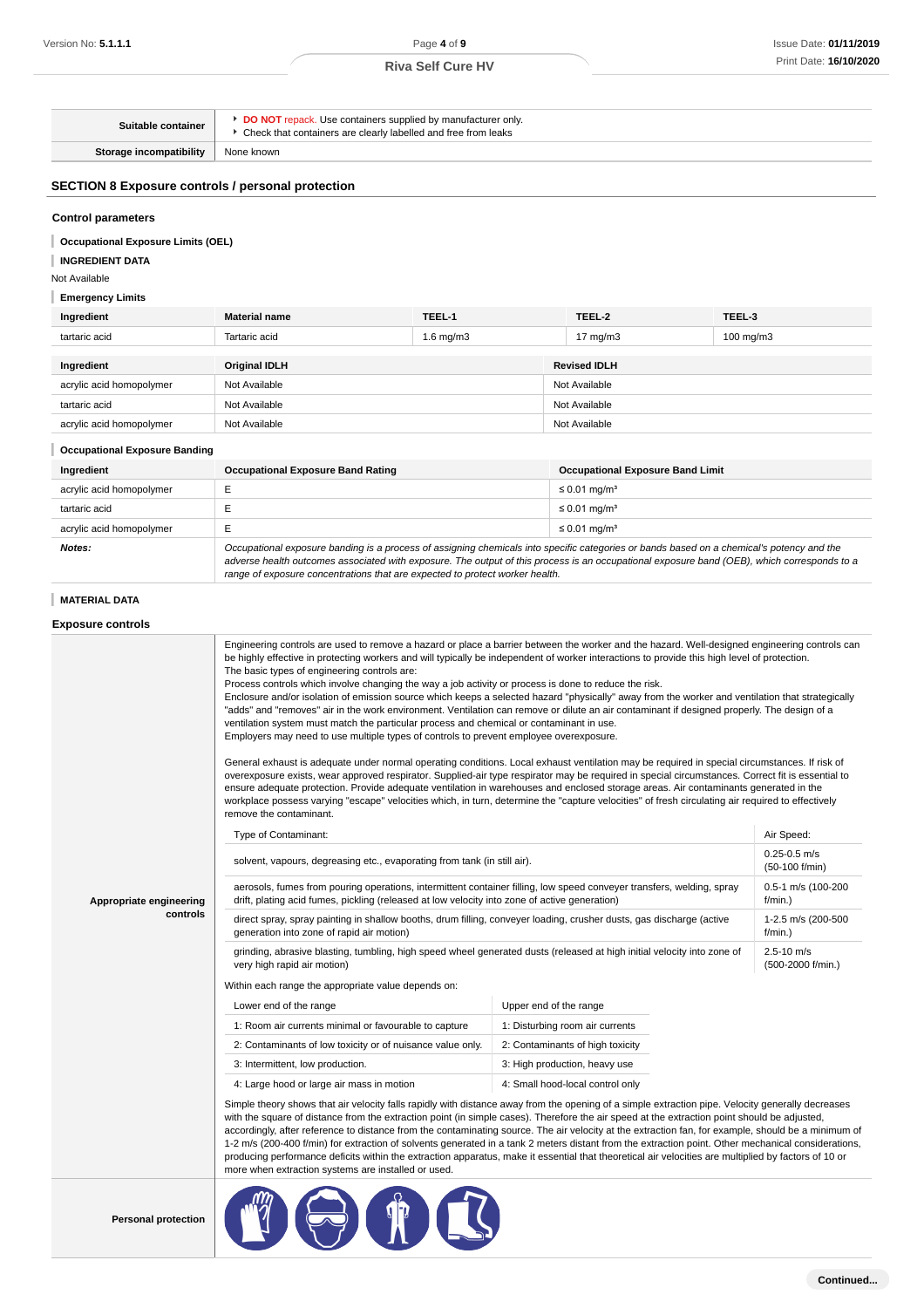| Eye and face protection      | Safety glasses with side shields.<br>Chemical goggles.<br>► Contact lenses may pose a special hazard; soft contact lenses may absorb and concentrate irritants. A written policy document, describing<br>the wearing of lenses or restrictions on use, should be created for each workplace or task. This should include a review of lens absorption<br>and adsorption for the class of chemicals in use and an account of injury experience. Medical and first-aid personnel should be trained in<br>their removal and suitable equipment should be readily available. In the event of chemical exposure, begin eye irrigation immediately and<br>remove contact lens as soon as practicable. Lens should be removed at the first signs of eye redness or irritation - lens should be removed in<br>a clean environment only after workers have washed hands thoroughly. [CDC NIOSH Current Intelligence Bulletin 59], [AS/NZS 1336 or<br>national equivalent] |
|------------------------------|-----------------------------------------------------------------------------------------------------------------------------------------------------------------------------------------------------------------------------------------------------------------------------------------------------------------------------------------------------------------------------------------------------------------------------------------------------------------------------------------------------------------------------------------------------------------------------------------------------------------------------------------------------------------------------------------------------------------------------------------------------------------------------------------------------------------------------------------------------------------------------------------------------------------------------------------------------------------|
| <b>Skin protection</b>       | See Hand protection below                                                                                                                                                                                                                                                                                                                                                                                                                                                                                                                                                                                                                                                                                                                                                                                                                                                                                                                                       |
| <b>Hands/feet protection</b> | ▶ Wear chemical protective gloves, e.g. PVC.<br>▶ Wear safety footwear or safety gumboots, e.g. Rubber<br>Rubber Gloves                                                                                                                                                                                                                                                                                                                                                                                                                                                                                                                                                                                                                                                                                                                                                                                                                                         |
| <b>Body protection</b>       | See Other protection below                                                                                                                                                                                                                                                                                                                                                                                                                                                                                                                                                                                                                                                                                                                                                                                                                                                                                                                                      |
| Other protection             | • Overalls.<br>P.V.C apron.<br>▶ Barrier cream.<br>Skin cleansing cream.<br>Eye wash unit.                                                                                                                                                                                                                                                                                                                                                                                                                                                                                                                                                                                                                                                                                                                                                                                                                                                                      |

# **SECTION 9 Physical and chemical properties**

### **Information on basic physical and chemical properties**

| Appearance                                      |                 | Smooth, pale-coloured paste with slightly characteristic odour, partially mixes with water. |                |  |  |  |
|-------------------------------------------------|-----------------|---------------------------------------------------------------------------------------------|----------------|--|--|--|
|                                                 |                 |                                                                                             |                |  |  |  |
| <b>Physical state</b>                           | Non Slump Paste | Relative density (Water = 1)                                                                | Not Available  |  |  |  |
| Odour                                           | Not Available   | Partition coefficient n-octanol<br>/ water                                                  | Not Available  |  |  |  |
| <b>Odour threshold</b>                          | Not Available   | Auto-ignition temperature (°C)                                                              | Not Available  |  |  |  |
| pH (as supplied)                                | Not Available   | <b>Decomposition temperature</b>                                                            | Not Available  |  |  |  |
| Melting point / freezing point<br>(°C)          | Not Available   | Viscosity (cSt)                                                                             | Not Available  |  |  |  |
| Initial boiling point and boiling<br>range (°C) | Not Available   | Molecular weight (g/mol)                                                                    | Not Applicable |  |  |  |
| Flash point (°C)                                | Not Available   | <b>Taste</b>                                                                                | Not Available  |  |  |  |
| <b>Evaporation rate</b>                         | Not Available   | <b>Explosive properties</b>                                                                 | Not Available  |  |  |  |
| <b>Flammability</b>                             | Not Available   | <b>Oxidising properties</b>                                                                 | Not Available  |  |  |  |
| Upper Explosive Limit (%)                       | Not Available   | Surface Tension (dyn/cm or<br>$mN/m$ )                                                      | Not Available  |  |  |  |
| Lower Explosive Limit (%)                       | Not Available   | <b>Volatile Component (%vol)</b>                                                            | Not Available  |  |  |  |
| Vapour pressure (kPa)                           | Not Available   | Gas group                                                                                   | Not Available  |  |  |  |
| Solubility in water                             | Partly miscible | pH as a solution (1%)                                                                       | Not Available  |  |  |  |
| Vapour density (Air = 1)                        | Not Available   | VOC g/L                                                                                     | Not Available  |  |  |  |

### **SECTION 10 Stability and reactivity**

| Reactivity                                 | See section 7                                                             |
|--------------------------------------------|---------------------------------------------------------------------------|
| <b>Chemical stability</b>                  | Product is considered stable and hazardous polymerisation will not occur. |
| Possibility of hazardous<br>reactions      | See section 7                                                             |
| <b>Conditions to avoid</b>                 | See section 7                                                             |
| Incompatible materials                     | See section 7                                                             |
| <b>Hazardous decomposition</b><br>products | See section 5                                                             |

## **SECTION 11 Toxicological information**

### **Information on toxicological effects**

| Inhaled             | Evidence shows, or practical experience predicts, that the material produces irritation of the respiratory system, in a substantial number of<br>individuals, following inhalation. In contrast to most organs, the lung is able to respond to a chemical insult by first removing or neutralising the<br>irritant and then repairing the damage. The repair process, which initially evolved to protect mammalian lungs from foreign matter and antigens,<br>may however, produce further lung damage resulting in the impairment of gas exchange, the primary function of the lungs. Respiratory tract<br>irritation often results in an inflammatory response involving the recruitment and activation of many cell types, mainly derived from the vascular<br>system. |
|---------------------|---------------------------------------------------------------------------------------------------------------------------------------------------------------------------------------------------------------------------------------------------------------------------------------------------------------------------------------------------------------------------------------------------------------------------------------------------------------------------------------------------------------------------------------------------------------------------------------------------------------------------------------------------------------------------------------------------------------------------------------------------------------------------|
| Ingestion           | Accidental ingestion of the material may be damaging to the health of the individual.                                                                                                                                                                                                                                                                                                                                                                                                                                                                                                                                                                                                                                                                                     |
| <b>Skin Contact</b> | Evidence exists, or practical experience predicts, that the material either produces inflammation of the skin in a substantial number of individuals<br>following direct contact, and/or produces significant inflammation when applied to the healthy intact skin of animals, for up to four hours, such<br>inflammation being present twenty-four hours or more after the end of the exposure period. Skin irritation may also be present after prolonged or<br>repeated exposure; this may result in a form of contact dermatitis (nonallergic). The dermatitis is often characterised by skin redness (erythema)<br>and swelling (oedema) which may progress to blistering (vesiculation), scaling and thickening of the epidermis. At the microscopic level there    |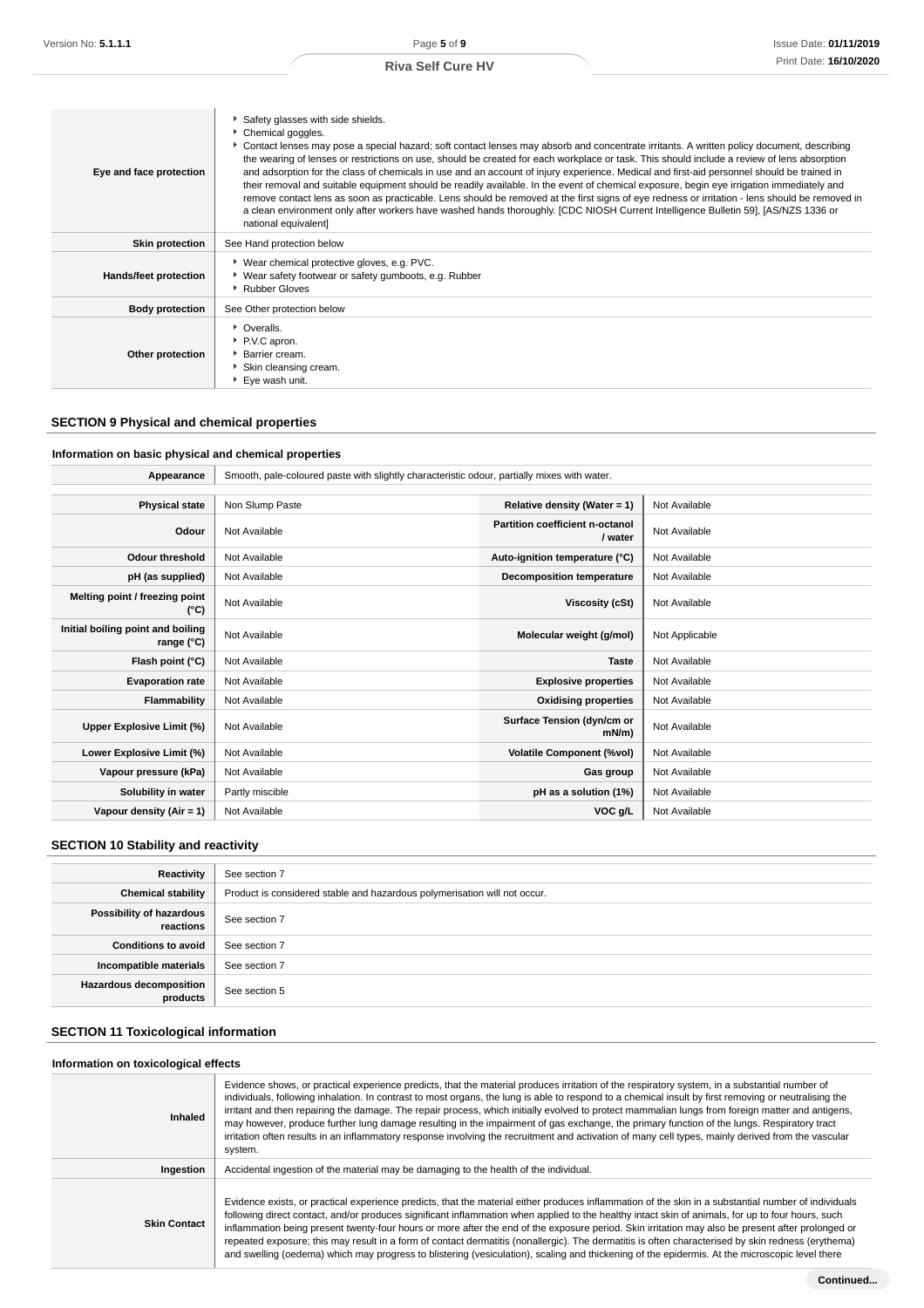|                          | may be intercellular oedema of the spongy layer of the skin (spongiosis) and intracellular oedema of the epidermis.<br>The material may accentuate any pre-existing dermatitis condition<br>Open cuts, abraded or irritated skin should not be exposed to this material<br>Entry into the blood-stream through, for example, cuts, abrasions, puncture wounds or lesions, may produce systemic injury with harmful effects.<br>Examine the skin prior to the use of the material and ensure that any external damage is suitably protected.       |                                                                                                                                                                                                                                                                                                                                                                                                                                                                                                                                                                                                   |  |
|--------------------------|---------------------------------------------------------------------------------------------------------------------------------------------------------------------------------------------------------------------------------------------------------------------------------------------------------------------------------------------------------------------------------------------------------------------------------------------------------------------------------------------------------------------------------------------------|---------------------------------------------------------------------------------------------------------------------------------------------------------------------------------------------------------------------------------------------------------------------------------------------------------------------------------------------------------------------------------------------------------------------------------------------------------------------------------------------------------------------------------------------------------------------------------------------------|--|
| Eye                      | Evidence exists, or practical experience predicts, that the material may cause eye irritation in a substantial number of individuals and/or may<br>produce significant ocular lesions which are present twenty-four hours or more after instillation into the eye(s) of experimental animals.<br>Repeated or prolonged eye contact may cause inflammation characterised by temporary redness (similar to windburn) of the conjunctiva<br>(conjunctivitis); temporary impairment of vision and/or other transient eye damage/ulceration may occur. |                                                                                                                                                                                                                                                                                                                                                                                                                                                                                                                                                                                                   |  |
| Chronic                  | biochemical systems.                                                                                                                                                                                                                                                                                                                                                                                                                                                                                                                              | Long-term exposure to respiratory irritants may result in disease of the airways involving difficult breathing and related systemic problems.<br>Limited evidence suggests that repeated or long-term occupational exposure may produce cumulative health effects involving organs or                                                                                                                                                                                                                                                                                                             |  |
|                          | <b>TOXICITY</b>                                                                                                                                                                                                                                                                                                                                                                                                                                                                                                                                   | <b>IRRITATION</b>                                                                                                                                                                                                                                                                                                                                                                                                                                                                                                                                                                                 |  |
| <b>Riva Self Cure HV</b> | Not Available                                                                                                                                                                                                                                                                                                                                                                                                                                                                                                                                     | Not Available                                                                                                                                                                                                                                                                                                                                                                                                                                                                                                                                                                                     |  |
|                          | <b>TOXICITY</b>                                                                                                                                                                                                                                                                                                                                                                                                                                                                                                                                   | <b>IRRITATION</b>                                                                                                                                                                                                                                                                                                                                                                                                                                                                                                                                                                                 |  |
| acrylic acid homopolymer | Not Available                                                                                                                                                                                                                                                                                                                                                                                                                                                                                                                                     | Eye: adverse effect observed (irreversible damage)[1]                                                                                                                                                                                                                                                                                                                                                                                                                                                                                                                                             |  |
|                          |                                                                                                                                                                                                                                                                                                                                                                                                                                                                                                                                                   | Skin: no adverse effect observed (not irritating)[1]                                                                                                                                                                                                                                                                                                                                                                                                                                                                                                                                              |  |
|                          | <b>TOXICITY</b>                                                                                                                                                                                                                                                                                                                                                                                                                                                                                                                                   | <b>IRRITATION</b>                                                                                                                                                                                                                                                                                                                                                                                                                                                                                                                                                                                 |  |
| tartaric acid            | 5000 mg/kg <sup>[2]</sup>                                                                                                                                                                                                                                                                                                                                                                                                                                                                                                                         | Not Available                                                                                                                                                                                                                                                                                                                                                                                                                                                                                                                                                                                     |  |
|                          | <b>TOXICITY</b>                                                                                                                                                                                                                                                                                                                                                                                                                                                                                                                                   | <b>IRRITATION</b>                                                                                                                                                                                                                                                                                                                                                                                                                                                                                                                                                                                 |  |
| acrylic acid homopolymer | Not Available                                                                                                                                                                                                                                                                                                                                                                                                                                                                                                                                     | Eye: adverse effect observed (irreversible damage)[1]                                                                                                                                                                                                                                                                                                                                                                                                                                                                                                                                             |  |
|                          |                                                                                                                                                                                                                                                                                                                                                                                                                                                                                                                                                   | Skin: no adverse effect observed (not irritating)[1]                                                                                                                                                                                                                                                                                                                                                                                                                                                                                                                                              |  |
| Legend:                  | specified data extracted from RTECS - Register of Toxic Effect of chemical Substances                                                                                                                                                                                                                                                                                                                                                                                                                                                             | 1. Value obtained from Europe ECHA Registered Substances - Acute toxicity 2.* Value obtained from manufacturer's SDS. Unless otherwise                                                                                                                                                                                                                                                                                                                                                                                                                                                            |  |
|                          | for simple alpha-hydroxy carboxylic acids and their salts:<br>been considerably lower in subsequent years. The more serious adverse reactions appear to occur most often with products that cause the                                                                                                                                                                                                                                                                                                                                             | The US Food and Drug Administration (FDA) received a total of 114 adverse dermatologic experience reports for alpha-hydroxy acids (AHA)-<br>containing skin care products between 1992 and February 2004, with the maximum number in 1994. The reported adverse experiences included<br>burning (45), dermatitis or rash (35), swelling (29), pigmentary changes (15), blisters or welts (14), skin peeling (13), itching (12), irritation or<br>tenderness (8), chemical burns (6), and increased sunburn (3). The frequency of such reports for skin exfoliating products that contain AHAs has |  |

greatest degree of exfoliation, such as "skin peelers." Various studies confirmed previous industry studies indicating that applying AHAs to the skin results in increased UV sensitivity. After four weeks of AHA application, volunteers' sensitivity to skin reddening produced by UV increased by 18 percent. Similarly, the volunteers' sensitivity to UV-induced cellular damage doubled, on average, with considerable differences among individuals. Topical glycolic acid enhances photodamage by ultraviolet light.

However, the studies also indicated that this increase in sensitivity is reversible and does not last long after discontinuing use of the AHA cream. One week after the treatments were halted, researchers found no significant differences in UV sensitivity among the various skin sites. Most AHAs are physiologic, natural, and non-toxic substances. All members of the group promote normal keratinization and desquamation.

Those with multiple hydroxyl groups are moisturizing antioxidants, and are especially gentle for sensitive skin. The studies did not identify exactly how AHAs bring about the increased UV sensitivity, although the effects did not appear to involve dramatic increases in UV-induced damage to DNA in the skin.

Previous FDA studies have indicated that a cosmetic-type cream base caused an AHA to penetrate more deeply into the skin when compared to an AHA solution without the usual cosmetic ingredients. However, further studies will be needed to learn how much, if at all, those cosmetic-type ingredients influence the AHA-related effects on UV sensitivity.

The toxicology of simple alpha hydroxy carboxylic acids cluster is characterised by five compounds sharing the functional group defining the cluster name

**TARTARIC ACID** Experimental data available for members of the simple alpha-hydroxy carboxylic acids indicate a low acute, repeated-dose, reproductive and developmental toxicity.

The simple alpha hydroxy carboxylic acids are eye and skin irritants but are not expected to be skin sensitisers.

Genotoxicity test data for two cluster members and a cancer bioassay for the calcium salt of propanoic acid, 2-hydroxy- yielded negative results and all other cluster members are considered to have little or no mutagenic or carcinogenic potential.

Acute oral toxicity of propanoic acid, 2-hydroxy- (2S)- (79-33-4) and propanoic acid, 2-hydroxy- (50-21-5) are low. The repeated-dose and developmental toxicity of the three tested simple alpha -hydroxy carboxylic acids is low. In EPA's High Production Volume Program, reproductive toxicity testing for propanoic acid, 2-hydroxy- (50-21-5) was deemed unnecessary because it is a normal component of human intermediary metabolism. Reproductive toxicity of acetic acid, 2-hydroxy- (79-14-1) has been tested and was found to be low. Low reproductive toxicity of the associated potassium salts is also expected to be low. Alpha-hydroxy carboxylic acids are severe eye irritants. Acetic acid, 2-hydroxy- (79-14-1), propanoic acid, 2-hydroxy- (2S)- (79-33-4) and propanoic acid, 2-hydroxy- (50-21-5) all produced positive skin irritation in rabbits. The members of this cluster are not expected to be skin sensitisers based on negative results in guinea pigs for both acetic acid, 2-hydroxy- (79-14-1) and propanoic acid, 2-hydroxy- (2S)- (79-33-4). Genotoxicity data for acetic acid, 2-hydroxy-(79-14-1) and propanoic acid, 2-hydroxy- (50-21-5) are negative, indicating that none of the cluster members are expected to be genotoxic. A 2-year drinking water study of the calcium salt of propanoic acid, 2-hydroxy- (50-21-5) in rats showed no evidence of carcinogenicity. An expert judgment based on mechanism-based structure-activity relationship considerations indicate little or no carcinogenic potential for any of the cluster members due to expected rapid metabolism/excretion and lack of genotoxic structural alert. This judgment is supported by the negative cancer and mutagenicity data for propanoic acid, 2 hydroxy- (50-21-5), which is considered a reasonable analogue to the rest of the cluster.

Some products containing alpha-hydroxy acids (AHAs) have been marketed for uses such as treating acne, removing scars, and lightening discolorations. Among these are some products marketed as "skin peelers," which may contain relatively high concentrations of AHAs or other acids and are designed to remove the outer layer of the skin Convulsions, haemorrhage recorded.

**ACRYLIC ACID HOMOPOLYMER & TARTARIC ACID** Asthma-like symptoms may continue for months or even years after exposure to the material ceases. This may be due to a non-allergenic condition known as reactive airways dysfunction syndrome (RADS) which can occur following exposure to high levels of highly irritating compound. Key criteria for the diagnosis of RADS include the absence of preceding respiratory disease, in a non-atopic individual, with abrupt onset of persistent asthma-like symptoms within minutes to hours of a documented exposure to the irritant. A reversible airflow pattern, on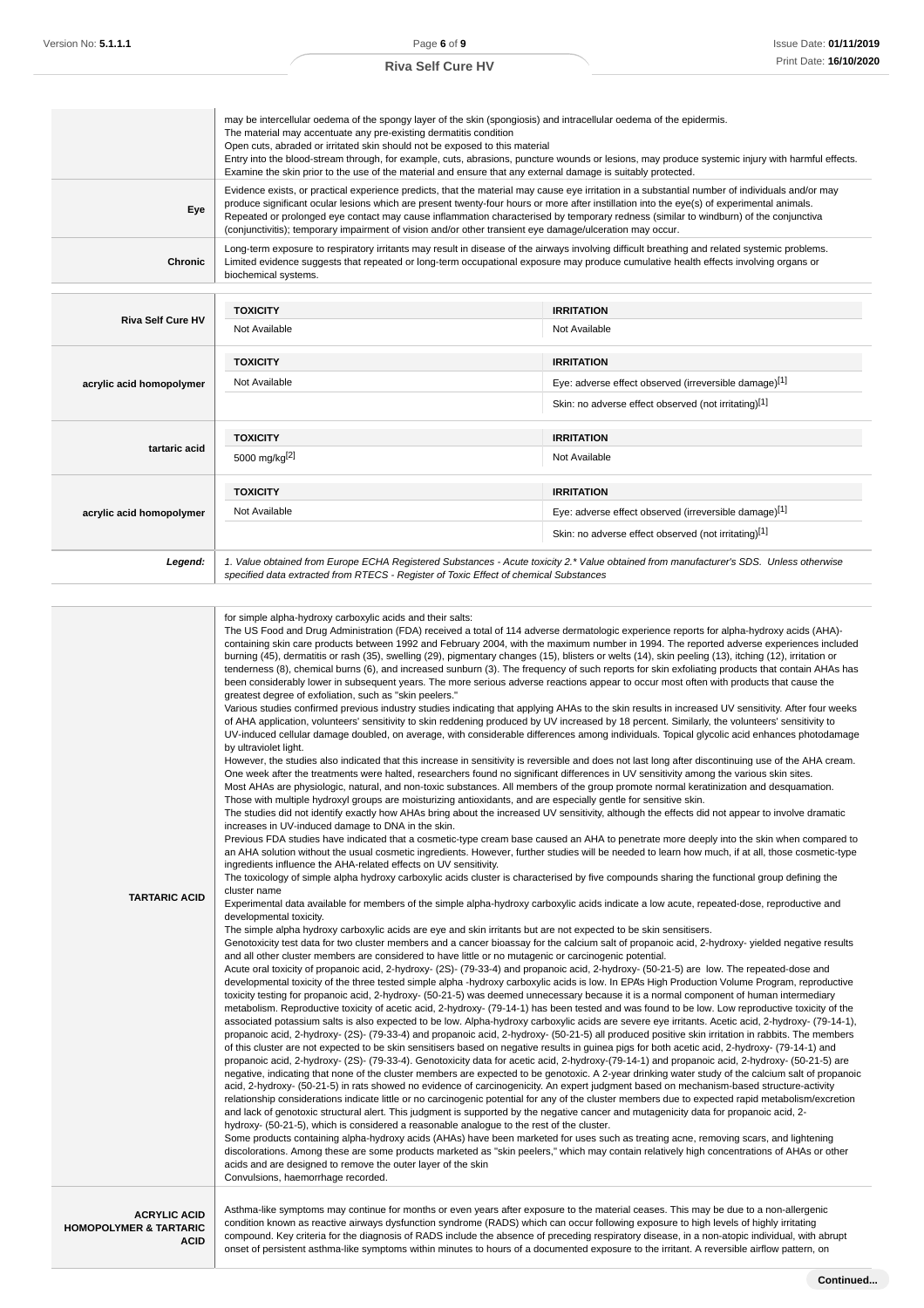|                                             | spirometry, with the presence of moderate to severe bronchial hyperreactivity on methacholine challenge testing and the lack of minimal<br>lymphocytic inflammation, without eosinophilia, have also been included in the criteria for diagnosis of RADS. RADS (or asthma) following an<br>irritating inhalation is an infrequent disorder with rates related to the concentration of and duration of exposure to the irritating substance.<br>Industrial bronchitis, on the other hand, is a disorder that occurs as result of exposure due to high concentrations of irritating substance (often<br>particulate in nature) and is completely reversible after exposure ceases. The disorder is characterised by dyspnea, cough and mucus<br>production.                                                                                                                                                                                                                                                                                                                                                                                                                                                                                                                                                                                                                                                                                                                                                                                                                                                                                                                                                                                                                                                                                                                                                                                                                                                                                                                                                                                                                                                                                                                                                                                                                                                                                                                                                                                                                                                                                                                                                                                                                                                                                                                                                                                                                                                                                                                                                                                                                                                                                                                                                                                                                                                                                                                                                                                                                                                                                                                                                                                                                                                                                                                                                                                                                                                                                                                                                                                                                                                                                                                                                                                                                                                                                                                                                                                                                                                                                                                                                                                                                                                                                                                                                                                                                                                                                                                                                                                                                                                                                                                                                                                                                                                                                                                                                                                                                                                                                                                                                                                                                                                                                                |                                 |                                                                                                                                                                                                                                                                                                                                                                                                                                                                                                                                                                                                              |
|---------------------------------------------|----------------------------------------------------------------------------------------------------------------------------------------------------------------------------------------------------------------------------------------------------------------------------------------------------------------------------------------------------------------------------------------------------------------------------------------------------------------------------------------------------------------------------------------------------------------------------------------------------------------------------------------------------------------------------------------------------------------------------------------------------------------------------------------------------------------------------------------------------------------------------------------------------------------------------------------------------------------------------------------------------------------------------------------------------------------------------------------------------------------------------------------------------------------------------------------------------------------------------------------------------------------------------------------------------------------------------------------------------------------------------------------------------------------------------------------------------------------------------------------------------------------------------------------------------------------------------------------------------------------------------------------------------------------------------------------------------------------------------------------------------------------------------------------------------------------------------------------------------------------------------------------------------------------------------------------------------------------------------------------------------------------------------------------------------------------------------------------------------------------------------------------------------------------------------------------------------------------------------------------------------------------------------------------------------------------------------------------------------------------------------------------------------------------------------------------------------------------------------------------------------------------------------------------------------------------------------------------------------------------------------------------------------------------------------------------------------------------------------------------------------------------------------------------------------------------------------------------------------------------------------------------------------------------------------------------------------------------------------------------------------------------------------------------------------------------------------------------------------------------------------------------------------------------------------------------------------------------------------------------------------------------------------------------------------------------------------------------------------------------------------------------------------------------------------------------------------------------------------------------------------------------------------------------------------------------------------------------------------------------------------------------------------------------------------------------------------------------------------------------------------------------------------------------------------------------------------------------------------------------------------------------------------------------------------------------------------------------------------------------------------------------------------------------------------------------------------------------------------------------------------------------------------------------------------------------------------------------------------------------------------------------------------------------------------------------------------------------------------------------------------------------------------------------------------------------------------------------------------------------------------------------------------------------------------------------------------------------------------------------------------------------------------------------------------------------------------------------------------------------------------------------------------------------------------------------------------------------------------------------------------------------------------------------------------------------------------------------------------------------------------------------------------------------------------------------------------------------------------------------------------------------------------------------------------------------------------------------------------------------------------------------------------------------------------------------------------------------------------------------------------------------------------------------------------------------------------------------------------------------------------------------------------------------------------------------------------------------------------------------------------------------------------------------------------------------------------------------------------------------------------------------------------------------------------------------------------------------------------------|---------------------------------|--------------------------------------------------------------------------------------------------------------------------------------------------------------------------------------------------------------------------------------------------------------------------------------------------------------------------------------------------------------------------------------------------------------------------------------------------------------------------------------------------------------------------------------------------------------------------------------------------------------|
| <b>ACRYLIC ACID</b><br><b>HOMOPOLYMER</b>   | Polycarboxylates are of low toxicity by all exposure routes examined.<br>Homopolymers(P-AA) are of low acute toxicity to the rat (LD50 > 5 g/kg bw/d) and are not irritating to the rabbit's skin and, at the most, slightly<br>irritating to the eye. Further P-AA has no sensitising potential.<br>The adverse effect after repeated inhalation dosing (91-d/rat) was a mild, reversible pulmonary irritation. This effect is considered as not<br>substance related owing to the physical property of the respirable dust, which caused local and not systemic lung effects.<br>There was neither evidence for a genotoxic potential of PAA using a variety of genetic endpoints in-vitro and in-vivo, nor for developmental<br>toxicity or reprotoxicity in the rat. Based upon the available data, it is considered that exposure to polycarboxylates does not imply any<br>particular hazard to humans<br>The Cosmetic Ingredient Review (CIR) Expert Panel noted that these crosslinked alkyl acrylates are macromolecules that are not expected to<br>pass through the stratum corneum of the skin, so significant dermal absorption is not expected. Therefore, topically applied cosmetics are not<br>expected to result in systemic or reproductive and developmental toxicity or to have genotoxic or carcinogenic effects upon use.<br>The Panel noted that cosmetic products containing these ingredients are reportedly used around the eyes, on the lips, and on other mucous<br>membranes. Thus, crosslinked alkyl acrylates could be absorbed systemically through the relatively moist, n stratum cornea of the conjunctiva,<br>intact mucous membranes is likely to be not significant, primarily because of the relatively large molecular sizes. Furthermore, the chemically<br>inert nature of the polymers precludes degradation to smaller absorbable species.<br>on the relatively small fractions of the applied products that might be inadvertently ingested or make direct contact with the conjunctiva.<br>The Carbomers (Carbopols) are synthetic, high molecular weight, nonlinear polymers of acrylic acid, cross-linked with a polyalkenyl polyether.<br>The Carbomer polymers are used in cosmetics and emulsifying agents at concentrations up to 50%. Acute oral animal studies showed that<br>Carbomers-910, -934, -934P, -940, and -941 have low toxicities when ingested. Rabbits showed minimal skin irritation and zero to moderate eye<br>irritation when tested with Carbomers-910 and -934. Subchronic feeding of rats and dogs with Carbomer-934 in the diet resulted in lower than<br>normal body weights, but no pathological changes were observed. Dogs chronically fed Carbomer-934P manifested gastrointestinal irritation and<br>marked pigment deposition within Kupffer cells of the liver. Clinical studies with Carbomers showed that these polymers have low potential for<br>skin irritation and sensitization at concentrations up to 100%. Carbomer-934 demonstrated low potential for phototoxicity and photo-contact<br>allergenicity. On the basis of the available information presented and as qualified in the report, it is concluded that the Carbomers are safe as<br>cosmetic ingredients.<br>Little toxicity data is available for acrylic crosspolymers; the acute dermal and oral toxicity data that were found indicated that these ingredients<br>the published literature for the polymers, but data were available for the monomers.<br>In an alternative method study, acrylates/vinyl neodecanoate crosspolymer was predicted to be a non-irritant. The non-human studies reported<br>no to slight irritation with undiluted and weak sensitization with 2% aq., acrylates/C10-30 alkyl acrylate crosspolymer, no irritation with acrylates<br>crosspolymer at 30% in olive oil, and no irritation or sensitization with sodium acrylates crosspolymer-2 (concentration not specified). Mostly,<br>human testing with undiluted acrylates/C10-30 alkyl acrylate crosspolymer, acrylates crosspolymer, and acrylates/ethylhexyl acrylate<br>crosspolymer, up to 2.5% aq. acrylates/vinyl isodecanoate crosspolymer, 1% aq. dilutions of formulations containing 2% acrylates/vinyl<br>dermal irritation or sensitization. The only exception was a weak irritant response noted during an intensified Shelanski human repeated insult<br>patch test (HRIPT) with undiluted acrylates/C10-30 alkyl acrylate crosspolymer.<br>Alternative test methods for ocular irritation indicated that acrylates/vinyl isodecanoate crosspolymer and a formulation containing 1% lauryl<br>methacrylate/glycol dimethacrylate crosspolymer are not likely ocular irritants. In studies using rabbits, undiluted acrylates/C10-30 alkyl acrylate<br>crosspolymer produced minimal to moderate irritation, and it was considered a borderline irritant in unrinsed rabbit eyes. Acrylates crosspolymer,<br>at 50% in olive oil, and sodium acrylates crosspolymer-2 did not appear to be ocular irritants in rabbit eyes. Two different risk assessments<br>evaluating the carcinogenic endpoint for benzene that may be present in acrylates/C10-30 alkyl acrylates crosspolymer resulted in different<br>lifetime risk. One found that the risk was within the range associated with a 10exp 6 cancer risk, while the other reported a 20-fold greater risk.<br>Final Safety Assessment: Crosslinked Alkyl Acrylates as Used in Cosmetics. Nov 2011<br>Cosmetic Ingredient Review (CIR) Expert Panel<br>http://ntp.niehs.nih.gov/ntp/roc/nominations/2013/publiccomm/attachmentcir_508.pdf<br>The substance is classified by IARC as Group 3:<br>NOT classifiable as to its carcinogenicity to humans.<br>Evidence of carcinogenicity may be inadequate or limited in animal testing. |                                 | lips, and other mucous membranes, and through ingestion when applied to the lips. However, the Panel noted that any absorption through healthy<br>Absorption of the polymers and their residual monomers in cosmetic products also would be limited after application to the lips or eye area based<br>are not very toxic. The little genotoxicity data that were available reported negative results in Ames tests. Carcinogenicity data were not found in<br>neodecanoate crosspolymer, and formulations containing up to 2.6% lauryl methacrylate/glycol dimethacrylate crosspolymers do not indicate any |
| <b>Acute Toxicity</b>                       | ×                                                                                                                                                                                                                                                                                                                                                                                                                                                                                                                                                                                                                                                                                                                                                                                                                                                                                                                                                                                                                                                                                                                                                                                                                                                                                                                                                                                                                                                                                                                                                                                                                                                                                                                                                                                                                                                                                                                                                                                                                                                                                                                                                                                                                                                                                                                                                                                                                                                                                                                                                                                                                                                                                                                                                                                                                                                                                                                                                                                                                                                                                                                                                                                                                                                                                                                                                                                                                                                                                                                                                                                                                                                                                                                                                                                                                                                                                                                                                                                                                                                                                                                                                                                                                                                                                                                                                                                                                                                                                                                                                                                                                                                                                                                                                                                                                                                                                                                                                                                                                                                                                                                                                                                                                                                                                                                                                                                                                                                                                                                                                                                                                                                                                                                                                                                                                                                        | Carcinogenicity                 | ×                                                                                                                                                                                                                                                                                                                                                                                                                                                                                                                                                                                                            |
| <b>Skin Irritation/Corrosion</b>            | ✔                                                                                                                                                                                                                                                                                                                                                                                                                                                                                                                                                                                                                                                                                                                                                                                                                                                                                                                                                                                                                                                                                                                                                                                                                                                                                                                                                                                                                                                                                                                                                                                                                                                                                                                                                                                                                                                                                                                                                                                                                                                                                                                                                                                                                                                                                                                                                                                                                                                                                                                                                                                                                                                                                                                                                                                                                                                                                                                                                                                                                                                                                                                                                                                                                                                                                                                                                                                                                                                                                                                                                                                                                                                                                                                                                                                                                                                                                                                                                                                                                                                                                                                                                                                                                                                                                                                                                                                                                                                                                                                                                                                                                                                                                                                                                                                                                                                                                                                                                                                                                                                                                                                                                                                                                                                                                                                                                                                                                                                                                                                                                                                                                                                                                                                                                                                                                                                        | Reproductivity                  | ×                                                                                                                                                                                                                                                                                                                                                                                                                                                                                                                                                                                                            |
| <b>Serious Eye Damage/Irritation</b>        | ✔                                                                                                                                                                                                                                                                                                                                                                                                                                                                                                                                                                                                                                                                                                                                                                                                                                                                                                                                                                                                                                                                                                                                                                                                                                                                                                                                                                                                                                                                                                                                                                                                                                                                                                                                                                                                                                                                                                                                                                                                                                                                                                                                                                                                                                                                                                                                                                                                                                                                                                                                                                                                                                                                                                                                                                                                                                                                                                                                                                                                                                                                                                                                                                                                                                                                                                                                                                                                                                                                                                                                                                                                                                                                                                                                                                                                                                                                                                                                                                                                                                                                                                                                                                                                                                                                                                                                                                                                                                                                                                                                                                                                                                                                                                                                                                                                                                                                                                                                                                                                                                                                                                                                                                                                                                                                                                                                                                                                                                                                                                                                                                                                                                                                                                                                                                                                                                                        | <b>STOT - Single Exposure</b>   | ✔                                                                                                                                                                                                                                                                                                                                                                                                                                                                                                                                                                                                            |
| <b>Respiratory or Skin</b><br>sensitisation | ×                                                                                                                                                                                                                                                                                                                                                                                                                                                                                                                                                                                                                                                                                                                                                                                                                                                                                                                                                                                                                                                                                                                                                                                                                                                                                                                                                                                                                                                                                                                                                                                                                                                                                                                                                                                                                                                                                                                                                                                                                                                                                                                                                                                                                                                                                                                                                                                                                                                                                                                                                                                                                                                                                                                                                                                                                                                                                                                                                                                                                                                                                                                                                                                                                                                                                                                                                                                                                                                                                                                                                                                                                                                                                                                                                                                                                                                                                                                                                                                                                                                                                                                                                                                                                                                                                                                                                                                                                                                                                                                                                                                                                                                                                                                                                                                                                                                                                                                                                                                                                                                                                                                                                                                                                                                                                                                                                                                                                                                                                                                                                                                                                                                                                                                                                                                                                                                        | <b>STOT - Repeated Exposure</b> | ×                                                                                                                                                                                                                                                                                                                                                                                                                                                                                                                                                                                                            |
| <b>Mutagenicity</b>                         | ×                                                                                                                                                                                                                                                                                                                                                                                                                                                                                                                                                                                                                                                                                                                                                                                                                                                                                                                                                                                                                                                                                                                                                                                                                                                                                                                                                                                                                                                                                                                                                                                                                                                                                                                                                                                                                                                                                                                                                                                                                                                                                                                                                                                                                                                                                                                                                                                                                                                                                                                                                                                                                                                                                                                                                                                                                                                                                                                                                                                                                                                                                                                                                                                                                                                                                                                                                                                                                                                                                                                                                                                                                                                                                                                                                                                                                                                                                                                                                                                                                                                                                                                                                                                                                                                                                                                                                                                                                                                                                                                                                                                                                                                                                                                                                                                                                                                                                                                                                                                                                                                                                                                                                                                                                                                                                                                                                                                                                                                                                                                                                                                                                                                                                                                                                                                                                                                        | <b>Aspiration Hazard</b>        | ×                                                                                                                                                                                                                                                                                                                                                                                                                                                                                                                                                                                                            |

**Legend:**  $\mathbf{X}$  – Data either not available or does not fill the criteria for classification – Data available to make classification

### **SECTION 12 Ecological information**

| <b>Toxicity</b>          |                  |                           |                               |                  |                  |
|--------------------------|------------------|---------------------------|-------------------------------|------------------|------------------|
|                          | Endpoint         | <b>Test Duration (hr)</b> | <b>Species</b>                | Value            | Source           |
| <b>Riva Self Cure HV</b> | Not<br>Available | Not Available             | Not Available                 | Not<br>Available | Not<br>Available |
| acrylic acid homopolymer | Endpoint         | <b>Test Duration (hr)</b> | <b>Species</b>                | Value            | Source           |
|                          | <b>LC50</b>      | 96                        | Fish                          | 27mg/L           | 2                |
|                          | EC50             | 48                        | Crustacea                     | 47mg/L           | 2                |
|                          | EC50             | 72                        | Algae or other aquatic plants | $0.75$ mg/L      | 2                |
|                          | <b>NOEC</b>      | 72                        | Algae or other aquatic plants | $0.03$ mg/L      | $\overline{2}$   |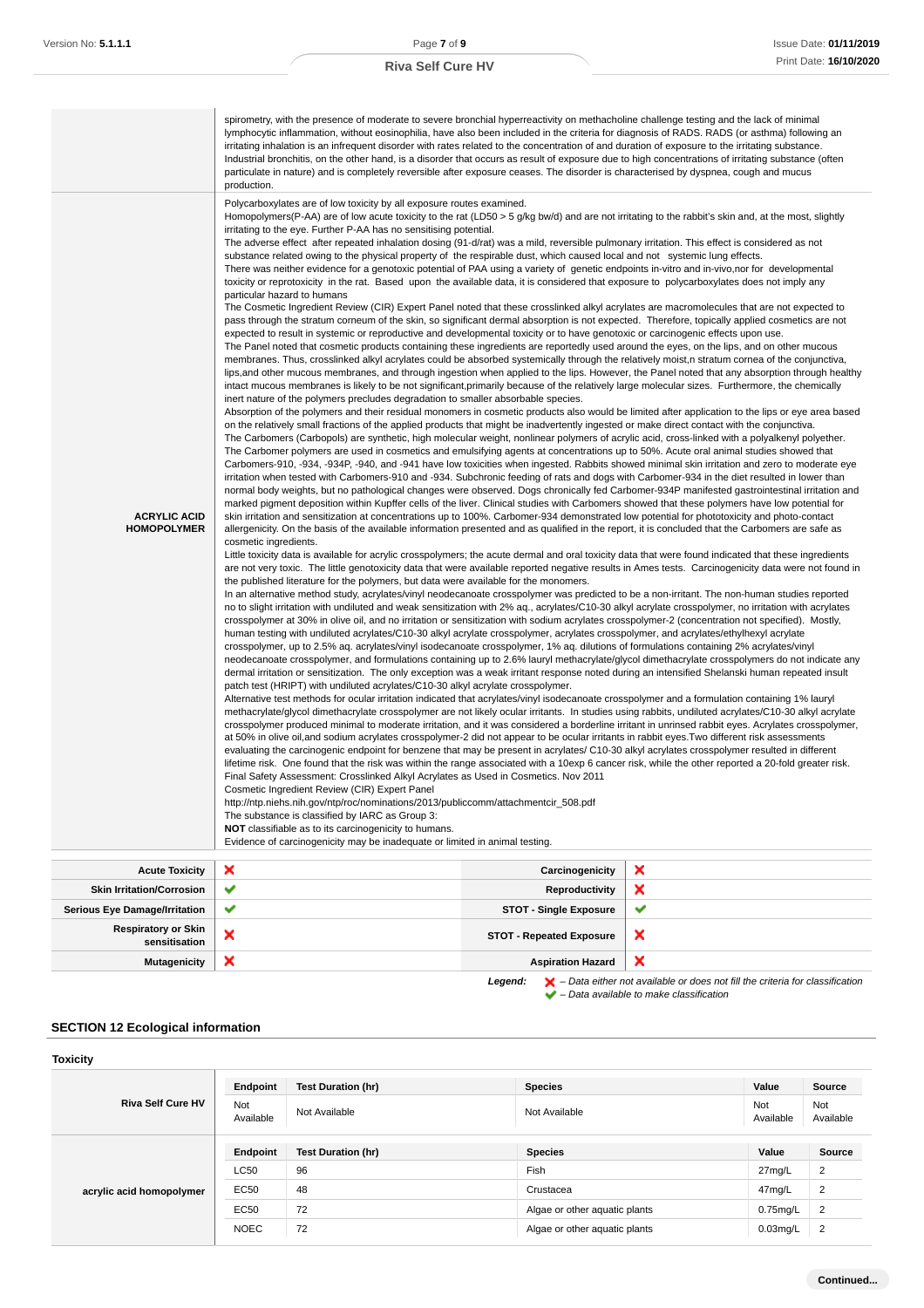|                          | <b>Endpoint</b> | <b>Test Duration (hr)</b> | <b>Species</b>                | Value       | Source         |
|--------------------------|-----------------|---------------------------|-------------------------------|-------------|----------------|
| tartaric acid            | <b>LC50</b>     | 96                        | Fish                          | $>100$ mg/L | 2              |
|                          | EC50            | 48                        | Crustacea                     | 93.313mg/L  | 2              |
|                          | <b>EC50</b>     | 72                        | Algae or other aquatic plants | 51.404mg/L  | 2              |
|                          | EC <sub>0</sub> | 32                        | Crustacea                     | $135$ mg/L  | $\overline{2}$ |
|                          | <b>NOEC</b>     | 72                        | Algae or other aquatic plants | 3.125mg/L   | 2              |
|                          | <b>Endpoint</b> | <b>Test Duration (hr)</b> | <b>Species</b>                | Value       | Source         |
|                          |                 |                           |                               |             |                |
|                          | <b>LC50</b>     | 96                        | Fish                          | 27mg/L      | 2              |
| acrylic acid homopolymer |                 |                           |                               |             |                |
|                          | EC50            | 48                        | Crustacea                     | 47mg/L      | 2              |
|                          | EC50            | 72                        | Algae or other aquatic plants | $0.75$ mg/L | 2              |
|                          | <b>NOEC</b>     | 72                        | Algae or other aquatic plants | $0.03$ mg/L | $\overline{2}$ |

#### **DO NOT** discharge into sewer or waterways.

### **Persistence and degradability**

| Ingredient               | Persistence: Water/Soil | Persistence: Air |
|--------------------------|-------------------------|------------------|
| acrylic acid homopolymer | LOW                     | LOW              |
| tartaric acid            | LOW                     | LOW              |
| acrylic acid homopolymer | LOW                     | LOW              |

### **Bioaccumulative potential**

| Ingredient               | <b>Bioaccumulation</b>    |
|--------------------------|---------------------------|
| acrylic acid homopolymer | LOW (LogKOW = $0.4415$ )  |
| tartaric acid            | LOW (LogKOW = $-1.0017$ ) |
| acrylic acid homopolymer | LOW (LogKOW = $0.4415$ )  |

### **Mobility in soil**

| Ingredient               | <b>Mobility</b>      |
|--------------------------|----------------------|
| acrylic acid homopolymer | $HIGH (KOC = 1.201)$ |
| tartaric acid            | $HIGH (KOC = 1)$     |
| acrylic acid homopolymer | $HIGH (KOC = 1.201)$ |

### **SECTION 13 Disposal considerations**

| Waste treatment methods             |                                                                                                                                                                                                                                                                                                                                                                                                                                                   |
|-------------------------------------|---------------------------------------------------------------------------------------------------------------------------------------------------------------------------------------------------------------------------------------------------------------------------------------------------------------------------------------------------------------------------------------------------------------------------------------------------|
| <b>Product / Packaging disposal</b> | DO NOT allow wash water from cleaning or process equipment to enter drains.<br>It may be necessary to collect all wash water for treatment before disposal.<br>In all cases disposal to sewer may be subject to local laws and regulations and these should be considered first.<br>▶ Where in doubt contact the responsible authority.<br>Consult State Land Waste Management Authority for disposal.<br>Bury residue in an authorised landfill. |

### **SECTION 14 Transport information**

#### **Labels Required**

| M <sub>o</sub> | <b>NO</b>                  |
|----------------|----------------------------|
| . .            | Not<br>licable<br>$n_{nn}$ |

### **Land transport (ADG): NOT REGULATED FOR TRANSPORT OF DANGEROUS GOODS**

### **Air transport (ICAO-IATA / DGR): NOT REGULATED FOR TRANSPORT OF DANGEROUS GOODS**

### **Sea transport (IMDG-Code / GGVSee): NOT REGULATED FOR TRANSPORT OF DANGEROUS GOODS**

**Transport in bulk according to Annex II of MARPOL and the IBC code** Not Applicable

### **SECTION 15 Regulatory information**

### **Safety, health and environmental regulations / legislation specific for the substance or mixture**

**acrylic acid homopolymer is found on the following regulatory lists**